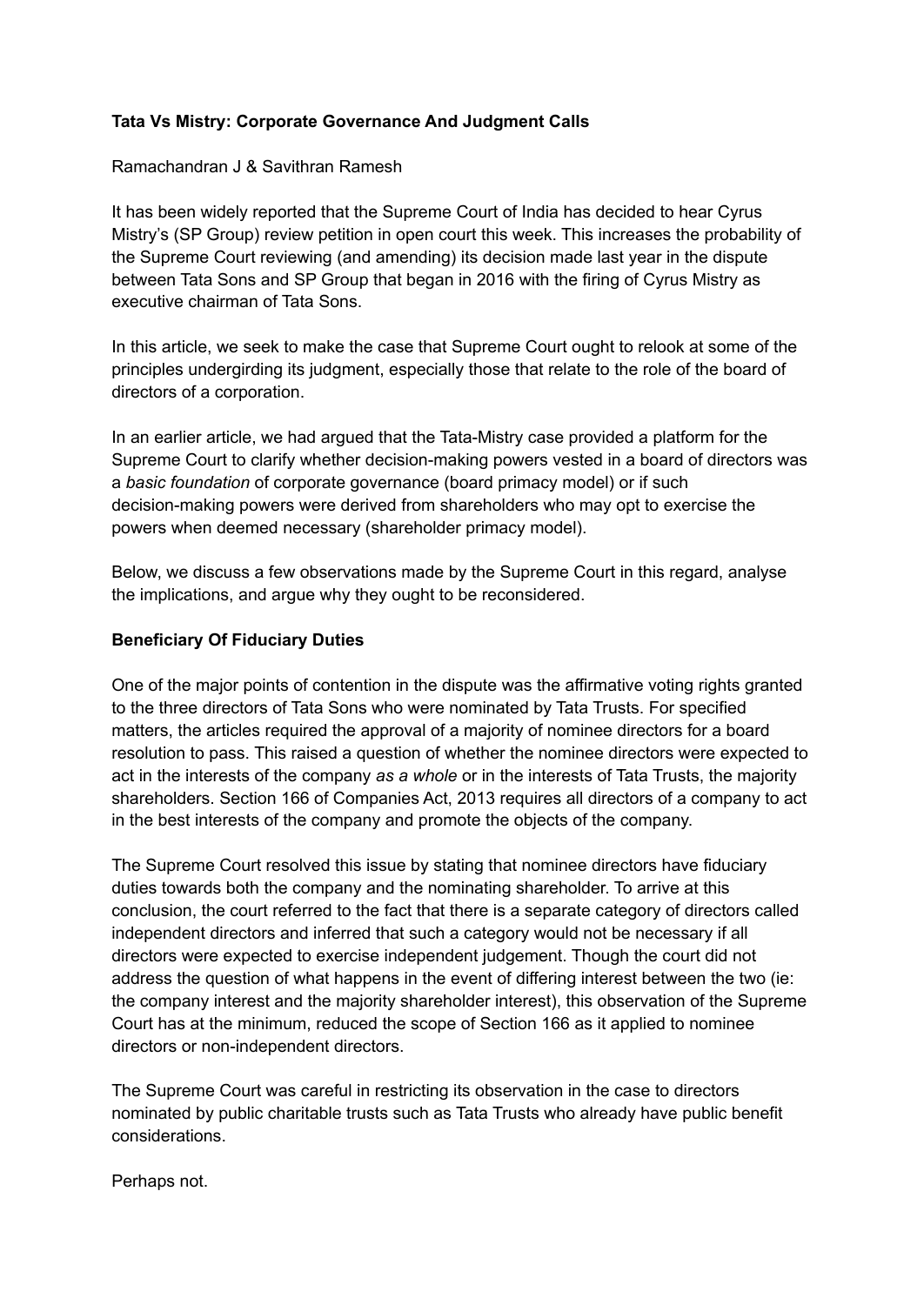But there is still a risk that the same reasoning process used here – of looking at the category of independent directors and reading down the requirement to exercise independent judgement for other directors – can also be extended to public listed companies in a future judgment.

At a time when SEBI is grappling with the issue of board capture by promoters (typically majority shareholders) and trying to ensure board independence, there is a good case for the Supreme Court to relook at this observation.

A company is a separate legal person with the board of directors as its voice (or mind). The requirement to exercise independent judgement under Section 166 must be seen from this perspective.

### **Equating Right To Elect With Right To Control**

In seeking to justify the affirmative voting rights granted to nominee directors, the Supreme Court drew a parallel with the mechanism used for decision making at the shareholder general meetings.

In shareholder meetings, the majority shareholders can control the voting outcome on resolutions by virtue of their majority voting rights. Consequently, the Supreme Court concluded that the "Trusts which own 66% of the paid-up capital of Tata Sons will be entitled to pack the Board with their own men as Directors." It also noted that majority shareholders "can always seek to be in the driving seat by reserving affirmative voting rights".

There are two major consequences of the above observations.

**First**, use of the phrases "own men" and "driving seat" suggest that right to elect directors implies a right to control the decisions made by the directors. A natural question to be asked is whether shareholders elect directors to control how they behave (follow their directions) or if they elect directors for their business judgement. The Supreme Court observations suggest the former, but this allows majority shareholdersto benefit from control without the concomitant responsibility that directors have under law: ie: duty of care and loyalty.

**Second**, the framing of board decision-making as akin to shareholder decision-making fails to account for the distribution of decision-making inherent in the corporate form of enterprise. Under law, boards are vested with most of the decision-making authority, with shareholders having limited decision-making authority on specified matters (which could be revised/expanded). There are strong efficiency reasons for this distribution. The Supreme Court's observations may undermine this and ought to be reconsidered.

### **Conflict Of Interest**

The Supreme Court also observed that "the best interests of the majority shareholders need not necessarily be in conflict with the interests of the minority shareholders or best interest of the members of the company as a whole, unless there is siphoning off or diversion."

This was perhaps another reason why the Supreme Court prescribed dual duties to nominee directors and saw nominee directors as extensions of the nominating shareholders. The logic is that any decision taken by the majority shareholder will be proportionally (to